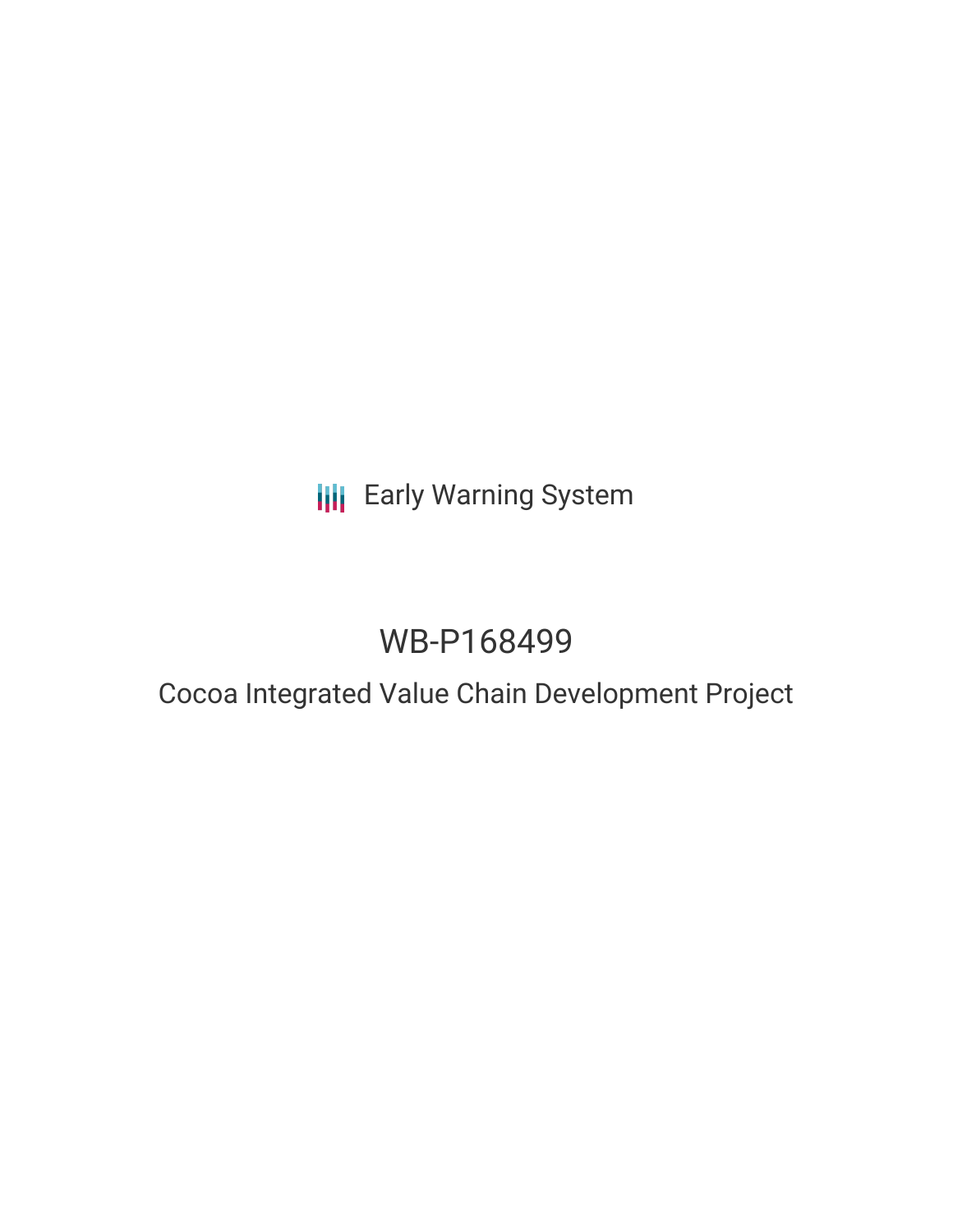

#### **Quick Facts**

| <b>Countries</b>               | <b>Ivory Coast</b>                           |
|--------------------------------|----------------------------------------------|
| <b>Financial Institutions</b>  | World Bank (WB)                              |
| <b>Status</b>                  | Proposed                                     |
| <b>Bank Risk Rating</b>        | U                                            |
| <b>Voting Date</b>             | 2020-02-27                                   |
| <b>Borrower</b>                | Conseil du Cafe-Cacao                        |
| <b>Sectors</b>                 | Agriculture and Forestry, Industry and Trade |
| <b>Investment Amount (USD)</b> | \$300.00 million                             |
| <b>Project Cost (USD)</b>      | \$350.00 million                             |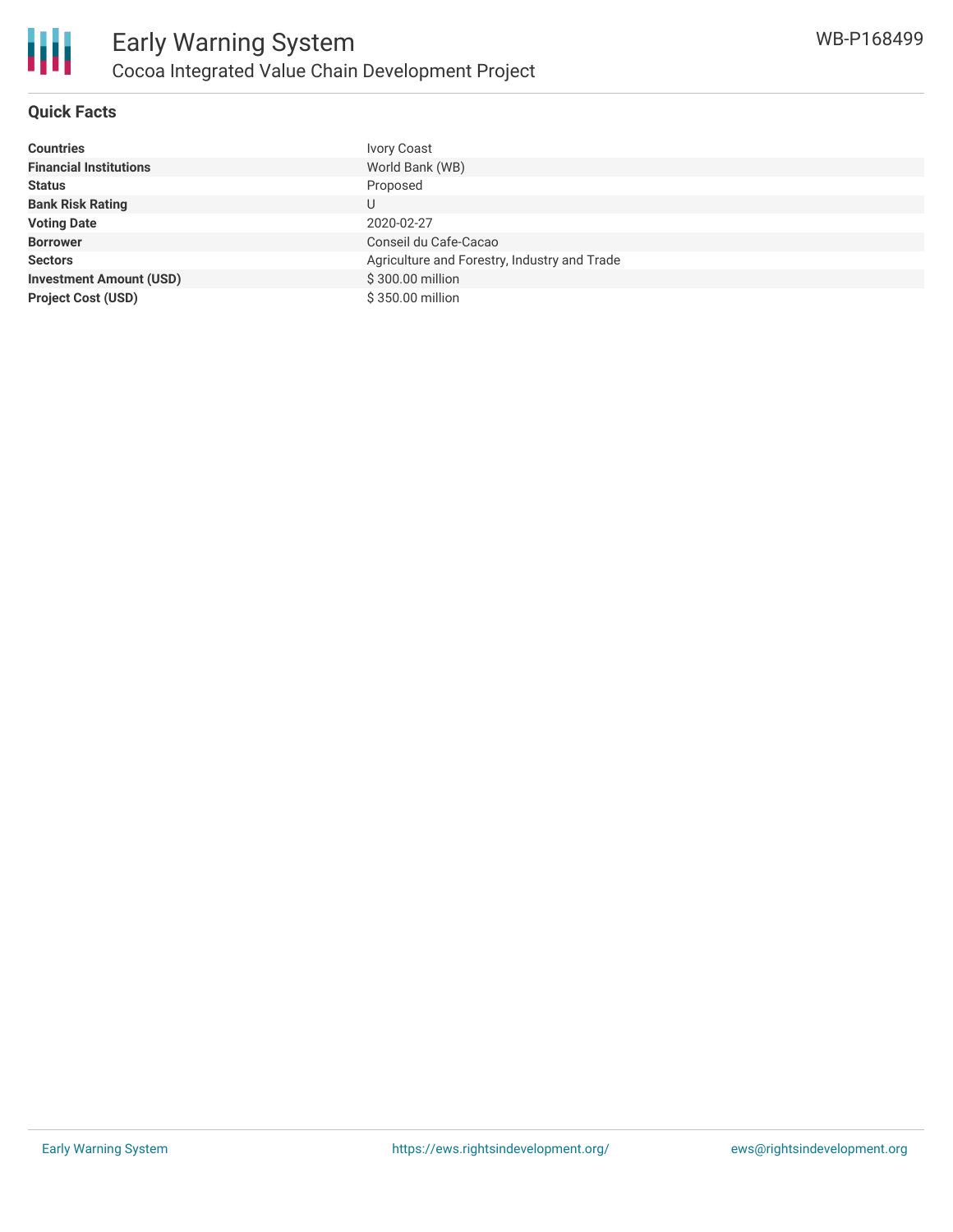



#### **Project Description**

The project development objectives are to Increase the value added in the cocoa value chain and its distribution, in particular to small producers, and support the long-term sustainable economic, social and environmental development of the cocoa sector.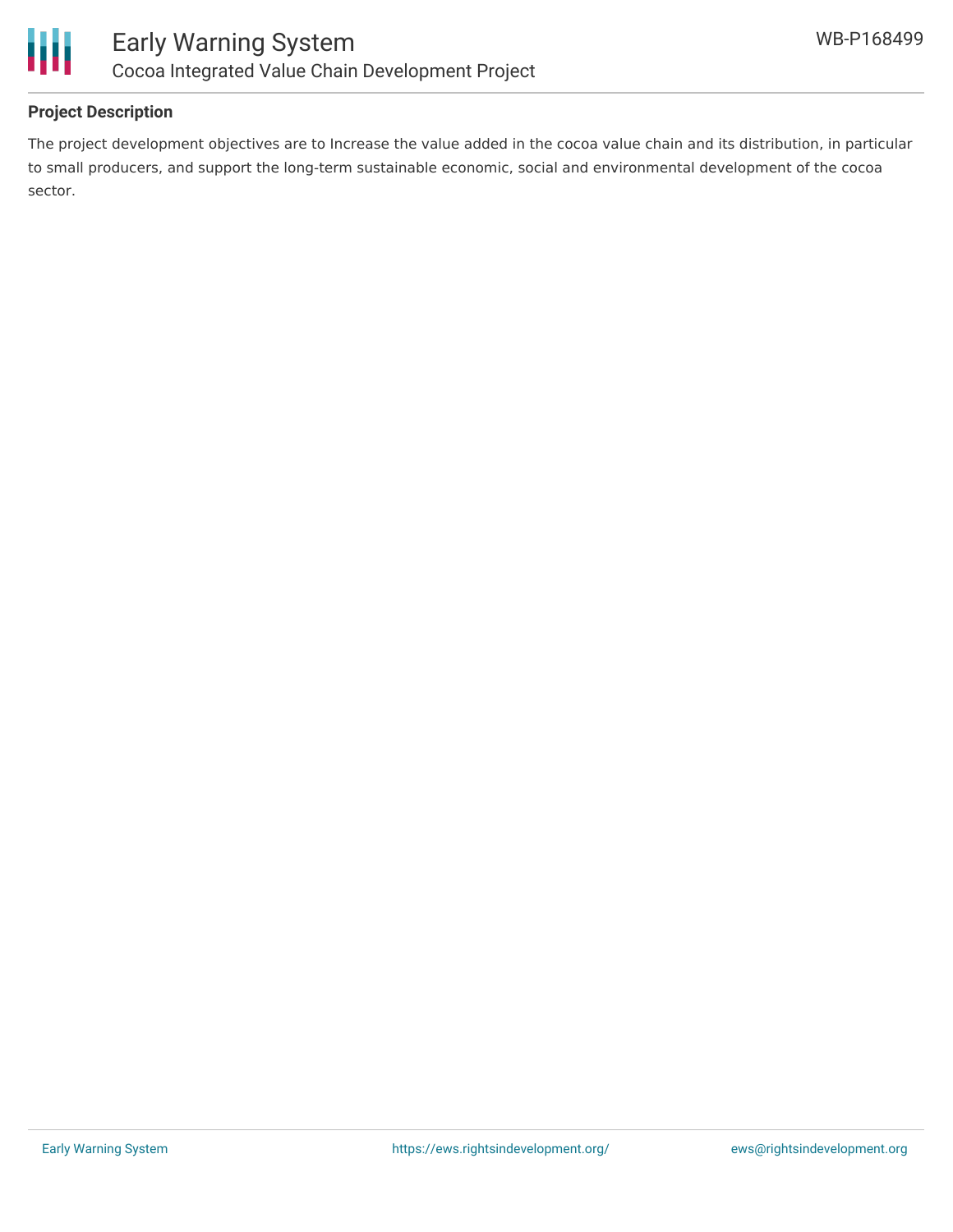

#### **Investment Description**

World Bank (WB)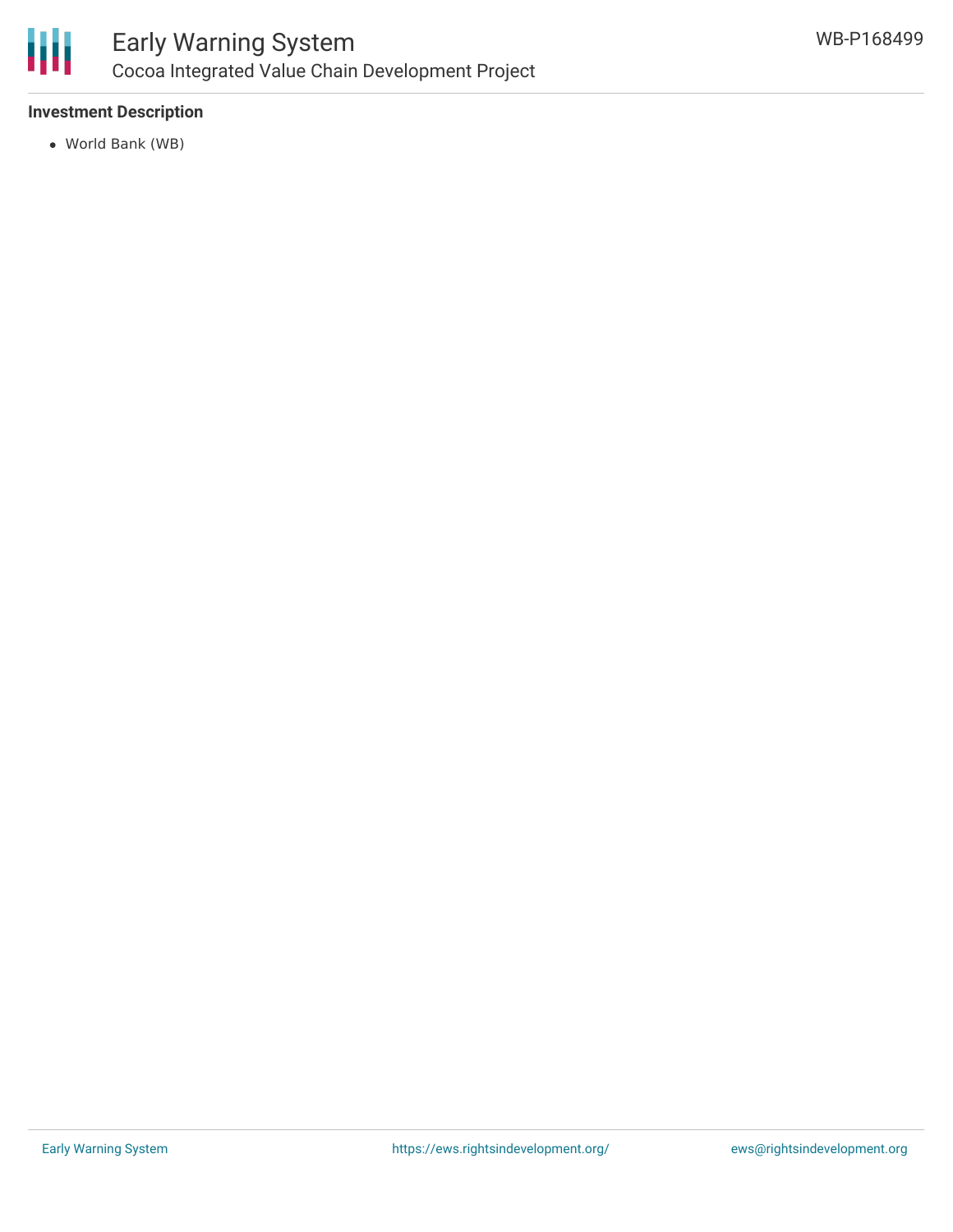

#### **Contact Information**

Conseil du Cafe-Cacao BrahimaYves Kone Director General [kone.brahimayves@conseilcafecacao.ci](mailto:kone.brahimayves@conseilcafecacao.ci)

Ackah Pierre ANGNIMAN Coordination Project Preparation [ackah.angniman@primature.ci](mailto:ackah.angniman@primature.ci)

ACCOUNTABILITY MECHANISM OF WORLD BANK

The World Bank Inspection Panel is the independent complaint mechanism and fact-finding body for people who believe they are likely to be, or have been, adversely affected by a World Bank-financed project. If you submit a complaint to the Inspection Panel, they may investigate to assess whether the World Bank is following its own policies and procedures for preventing harm to people or the environment. You can contact the Inspection Panel or submit a complaint by emailing ipanel@worldbank.org. You can learn more about the Inspection Panel and how to file a complaint at: http://ewebapps.worldbank.org/apps/ip/Pages/Home.aspx.